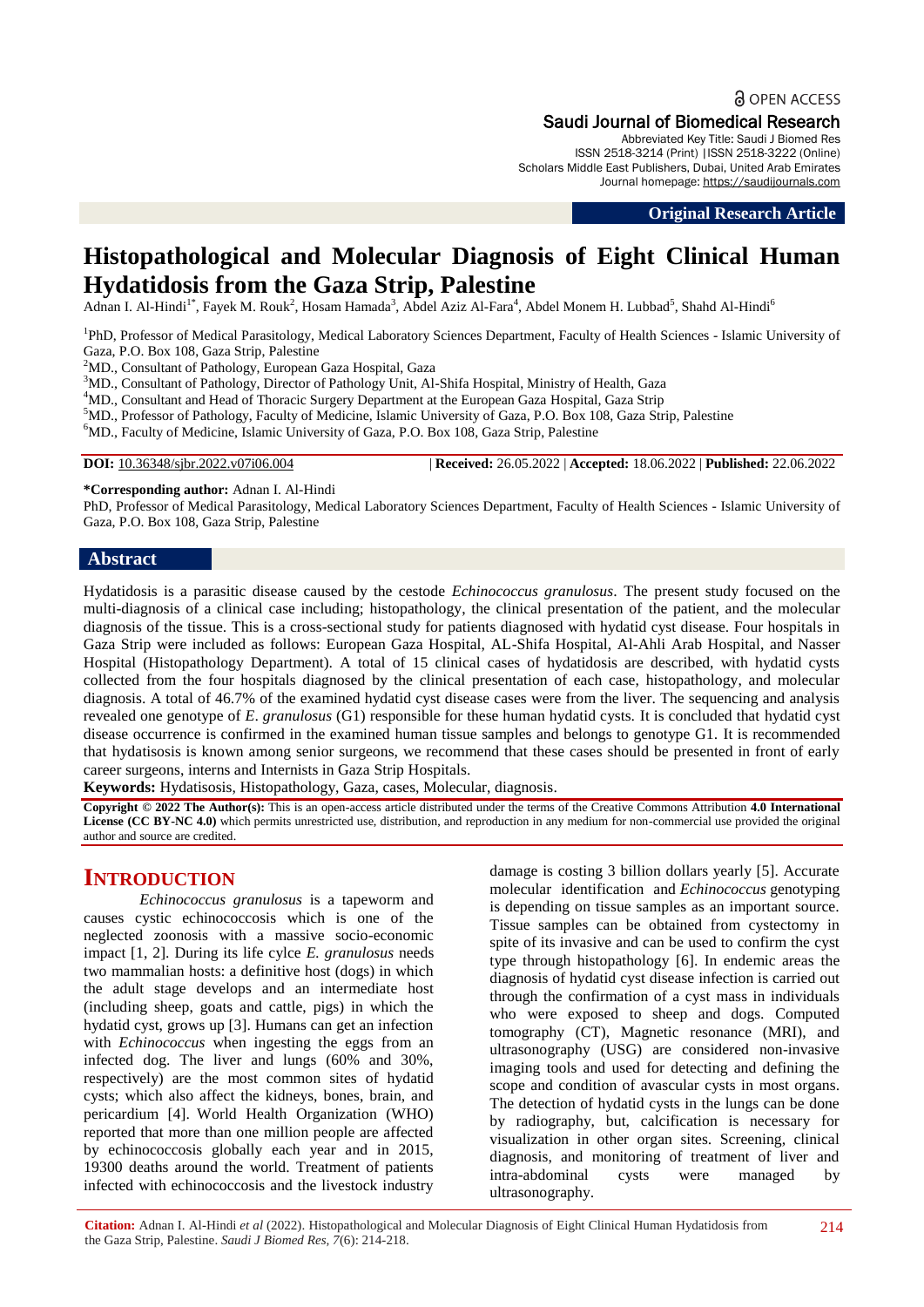Detecting specific serum antibodies is useful in the confirmation of Hydatid disease using immunodiagnostic tests. The tests include enzymelinked immunosorbent assay (ELISA) using hydatid fluid or purified antigens like Antigen B – cystic echinococcosis, immunoblot analysis, immunoelectrophoresis [7].

# **MATERIALS AND METHODS**

## **Settings**

We tracked 15 records of patients attending European Gaza Hospital, AL-Shifa Hospital, Al-Ahli Arab Hospital and Nasser Hospital (Histopathology Department).

## **Samples collection**

We collected 8 paraffin block samples from the histopathology departments in the four hospitals and two hydatid cysts directly obtained from the operation room (Figure 1) in the period from Jun, 2013 to August, 2019. Those samples were for patients who underwent surgery and were confirmed by histopathology. We collected information such as age, sex, infected organ and symptoms for each patient. Each paraffin section measures 8-10 µm was placed into 1.5 mL microtubes.

#### **Samples examination Histopathology**

Thin tissue sections were de-paraffinized by pouring 1 mL of xylol on each sample, then incubate at  $37^{\circ}$ C for 10 min, centrifuged at 1-500 g for 5 min. This stage was performed twice, and samples were rehydrated using 70%, 80%, 90%, and 100% alcohol, and for molecular diagnosis purposes [8].

Samples examination was carried out using three methods: histopathology, clinical presentation and molecular diagnosis. Hydatid cyst tissue from the liver was excised and kept in 10% formalin after surgery. Each tissue was dismantled into pieces of thickness 2– 3 mm and washed underwater for a few hours, then it was dehydrated in descending degrees of ethanol and cleared in benzene, and embedded in paraffin. Tissue sections of 4–5  $\mu$ m thickness were stained using the Harri's Hematoxylin and Eosin method [9].



**Fig-1: Gross examination Hydatid cysts from the woman in Gaza Hydatid, cyst wall consisting of an avascular, eosinophilic chitinous laminated membrane (Haematoxylin and eosin stain)**



**Fig-2: Gross examination Hydatid cysts from the woman in Gaza Hydatid, cyst wall consisting of an avascular, eosinophilic chitinous laminated membrane (Haematoxylin and eosin stain)**



**Fig-3: Gross examination Hydatid cysts from the woman in Gaza Hydatid, cyst wall consisting of an avascular, eosinophilic chitinous laminated membrane (Haematoxylin and eosin stain)**

#### **Molecular diagnosis**

DNA extraction from hydatid cyst in liver tissue was done, where DNA was extracted using a DNeasy spin column kit for tissue (Qiagen, Hilden, Germany) by the manufacturer's instructions. Eluted DNA was stored at  $-20\degree$ C until use.

#### **Amplification of target DNA from cyst material** *Echinococcus granulosus* **PCR protocol (G1 PCR)**

Amplification of target DNA from hydatid cyst material for PCR protocol (G1 PCR) was pursued. Amplification was performed in a 50 μL reaction volume with 5× manufacturers Flexi reaction buffer (Promega Ltd.), 200 μM of each deoxynucleoside triphosphate (dNTPs; Bioline), 0.3 μM of each primer (Eg1F81, 5′ GTT TTT GGC TGC CGC CAG AAC 3′ and Eg1R83, 5′ AAT TAA TGG AAA TAA TAA CAA ACT TAA TCA ACA AT 3'), 2 mM  $MgCl<sub>2</sub>$  and 2.5 GoTaq polymerase (Promega Ltd.). The reaction was started with an initial incubation of 5 min at 94°C for 1 cycle, followed by 36 cycles each consisting of 30 s at 94 $\degree$ C, 50 s at 62 $\degree$ C, and 30 s at 72 $\degree$ C to amplify a species-specific 226 bp fragment. This protocol was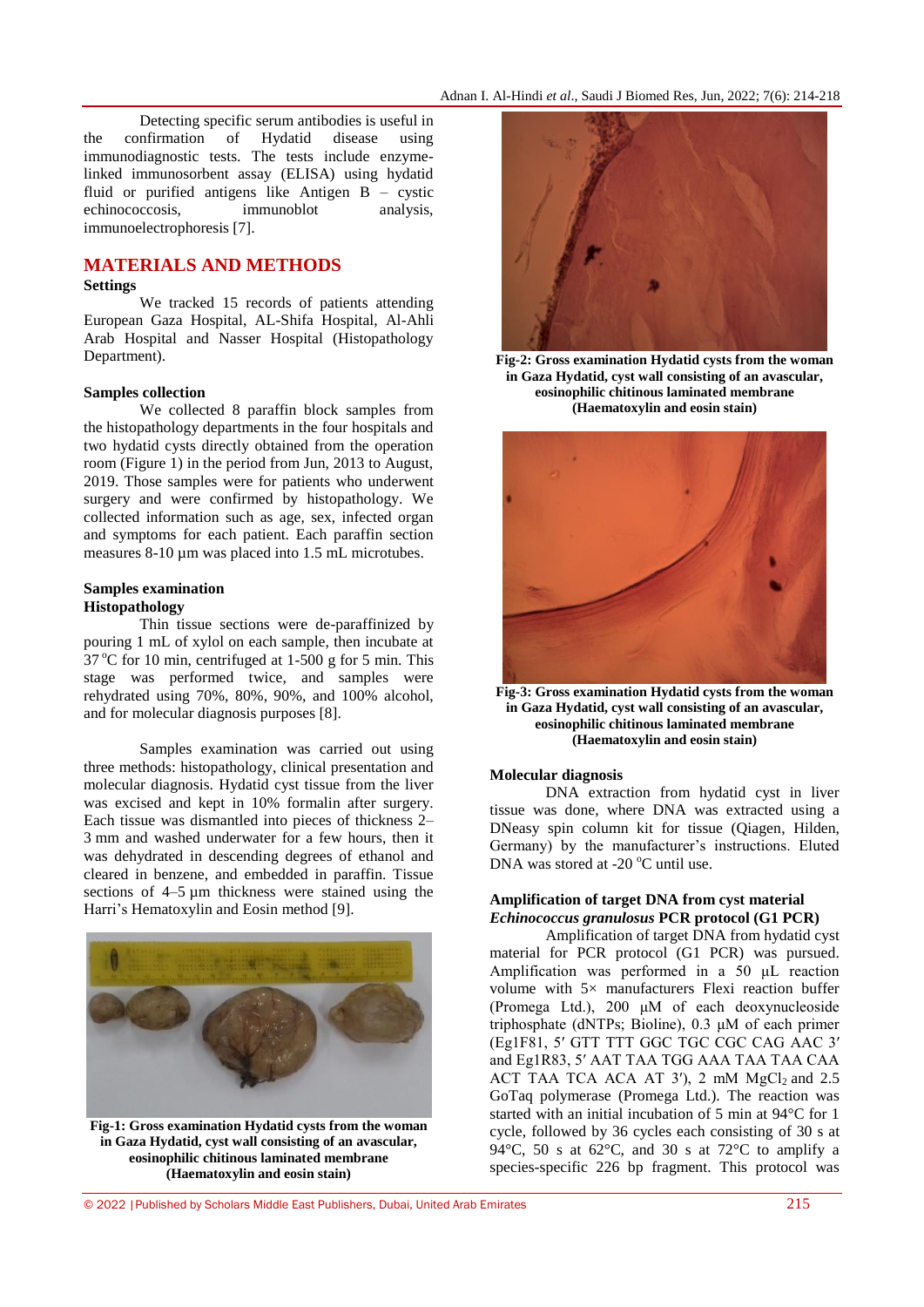according to  $9$  PCR products were resolved on a 1.5% agarose gel and viewed in a G-box imaging system (Syngene).

## **DNA sequence analysis**

The sequences of nucleotides were analyzed using the FinchTV software package (Geospiza, Seattle, WA) and compared with those in the GenBank database<br>through the use of BLAST software use of BLAST [\(www.ncbi.nlm.nih.gov/BLAST/\)](http://www.ncbi.nlm.nih.gov/BLAST/).

## **RESULTS**

The present study included 15 patients with hydatidosis with ages ranging from 7 to 69 years old. The isolated hydatid cysts' sizes ranged from 3.5 cm to 22.5 cm. The patients information with hydatidosis are presented in Table 1.

**Table-1: Demographic characters of the patients with hydatidosis**

| with hyuathuo515        |                |               |  |
|-------------------------|----------------|---------------|--|
| <b>Sex</b>              | No.            | $\frac{0}{0}$ |  |
| Male                    | 8              | 53.3          |  |
| Female                  | 7              | 46.7          |  |
| <b>Residence</b>        |                |               |  |
| Rafah                   | $\overline{c}$ | 13.3          |  |
| Khanyounis              | 4              | 26.7          |  |
| Midzone                 | $\overline{c}$ | 13.3          |  |
| Gaza                    | 7              | 46.7          |  |
| Referral hospital       |                |               |  |
| Gaza Euorepean Hospital | 6              | 40.0          |  |
| Ahlia Arab Hospital     | 1              | 6.7           |  |
| Al-Shifa Hospital       | 7              | 46.7          |  |
| Nasser Hospital         |                | 6.7           |  |

Table 2 demonstrates the clinical /radiological findings indicating that the liver was the most affected organs among other organs (46.7%). In addition, 60% of patients complained of loss of weight.

| <b>Affected organ</b>                        | No.            | $\frac{0}{0}$ |
|----------------------------------------------|----------------|---------------|
| Liver                                        | 7              | 46.7          |
| Spleen                                       |                | 6.7           |
| Intra-abdominal                              |                | 6.7           |
| Lung                                         | 4              | 26.7          |
| Uterus                                       | 1              | 6.7           |
| Liver and kidney                             |                | 6.7           |
| <b>Clinical symptoms</b>                     |                |               |
| Jaundice                                     | $\mathfrak{D}$ | 13.3          |
| Abdominal pain                               | $\mathfrak{D}$ | 13.3          |
| Vomiting                                     |                | 6.7           |
| Diarrhoea                                    | 1              | 6.7           |
| Loss of weight                               | 9              | 60.0          |
| Discomfort                                   | 5              | 33.3          |
| Loss of appetite for the past 4 months       | 1              | 6.7           |
| Abdominal distension                         |                | 6.7           |
| Upper Abdominal fullness and mild tenderness | $\overline{2}$ | 13.3          |
| Mildly enlarged liver                        | $\mathfrak{D}$ | 13.3          |
| Right liver lobe pain                        |                | 6.7           |

Management procedure for the patients with hydatidosis is presented in Table 3, while the investigations are presented in Table 4.

| Table-3: Management procedure for the patients with hydatidosis |  |  |
|-----------------------------------------------------------------|--|--|
|                                                                 |  |  |

| <b>Type of management</b>  | No. | $\frac{0}{0}$ |
|----------------------------|-----|---------------|
| Surgery                    | 8   | 53.3          |
| Albendazole                |     | 26.7          |
| Excisional biopsy liver    |     | 6.7           |
| Liver left lobe excision   |     | 6.7           |
| <b>Right lung Excision</b> |     | 26.7          |
| Ciprofloxacin              |     | 6.7           |
| Uterus excision            |     | 6.7           |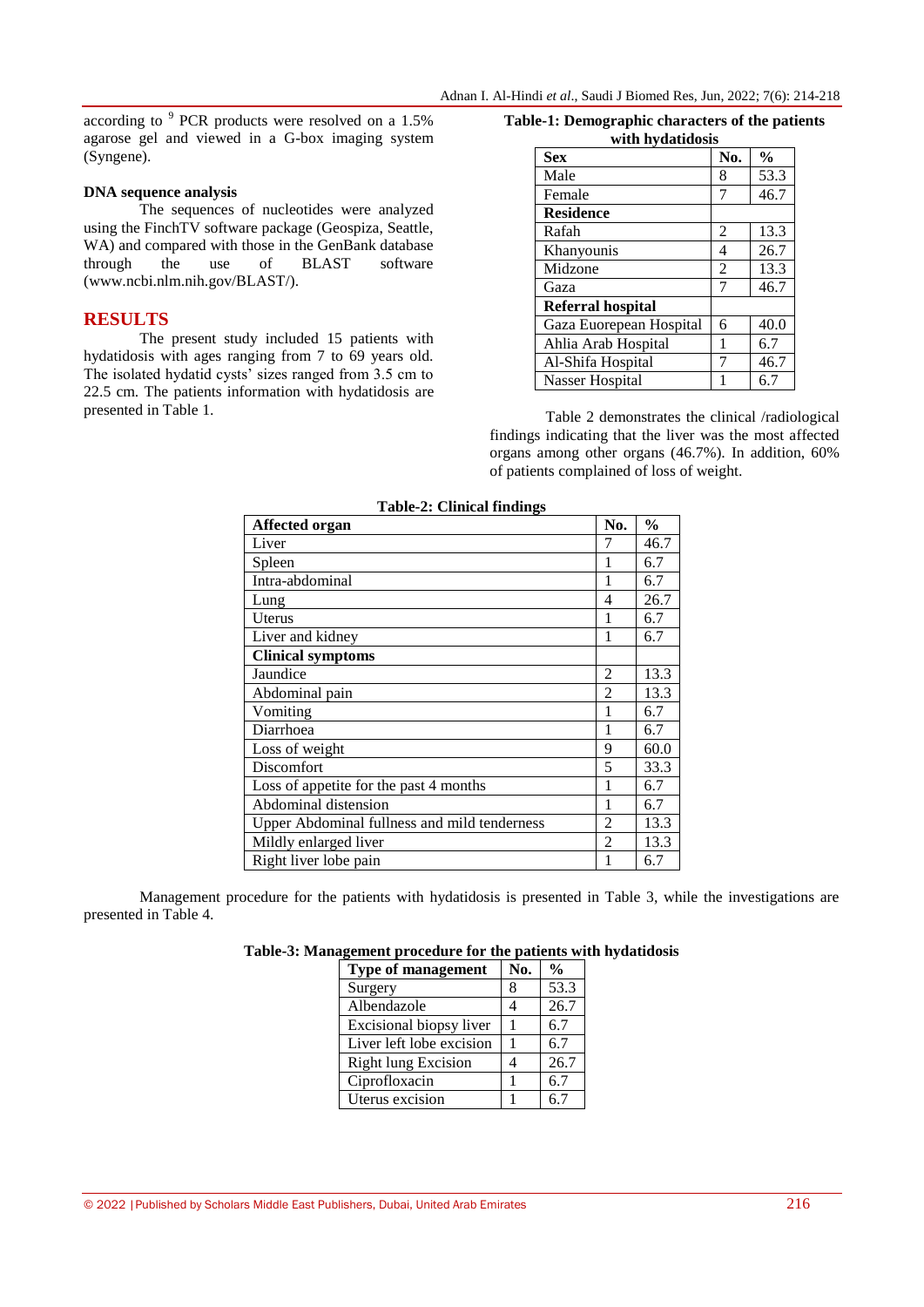| <b>Type of management</b> | No. | $\frac{0}{0}$ |
|---------------------------|-----|---------------|
| CT for patient            |     | 20.0          |
| Serological test ELISA    |     | 6.7           |
| Plain X-ray               |     | 67            |

#### **Table-4: Investigations are done for the patients with hydatidosis**

The amplified target 200bp DNA generated from *Echinococcus granulosus* from Human tissue (Fig 4).



**Fig-4: Gel electrophoresis of PCR product generated from** *Echinococcus granulosus* **from Human tissue Lane 1 (marker) 1, 2, 3, 4, 6,7 positive samples, 5, negative sample then 9 positive control**

# **DISCUSSION**

Hydatid cysts can affect any organ in the human body, where 50–70% of cases were in the liver as the most common, the lungs (20–30%), while the other organs are less discriminated [10].

The clinical cases of hydatidosis in the present study were diagnosed by the clinical presentation of the disease, histopathological identification, and molecular techniques. All cases were presenting clinical symptoms. The study showed that 46.7% of cases were primarily in the liver, followed by 26.7% presenting with lung cysts. Due to the lack of advanced diagnostic resources in such poor settings of the Gaza Strip, diagnosis of hydatidosis is determined by clinical presentation and histology.

The PCR amplification of the eight samples confirmed that these tissue samples were hydatid cysts. The sequencing results showed that one genotype of *E*. *granulosus* (G1) is accountable for human surgicallytreated hydatid cyst in the Gaza Strip, with genotype G1 predominating.

The examination of hydatid cyst disease serologically using Antigen B5 is not available in the Gaza Strip settings, but hydatid cyst disease is normally confirmed in Gaza hospitals by the clinical picture, and histopathology where molecular diagnostics are very expensive in such a poor area.

The hydatid cyst disease is not so prevalent in the Gaza Strip but another two reports confirm the presence of this zoonotic disease. *E. granulosus* was observed from the adult stage in different countries as

the first known molecular confirmation from Gaza and the Falkland Islands [9]. *Also it was the* most prevalent species causing human Cystic Echinococcosis in the Al-Khalil district in the West Bank and the Gaza Strip [11]. In Gaza Strip it was reported that 30 cattle and sheep were investigated for hydatid cysts, where 14/30 (46.6%) were positive for hydatidosis and 6/38 of examined dogs (15.7%) were positive for *Echinococcus granulosus* [12].

In the present study, eight cases of the tracked patients were subjected to surgery. Percutaneous treatment of the hydatid cyst with the PAIR (Puncture, Aspiration, Injection, Re-aspiration) technique is a treatment option for hydatid cyst disease according to WHO [13, 14].

**LIMITATIONS:** Purchasing diagnostic material from outside Gaza was a challenging matter.

# **CONCLUSION**

Hydatid cyst disease occurrence is confirmed in the examined human tissue samples and belongs to genotype G1.

#### **REFERENCES**

- 1. Budke, C. M., Deplazes, P., & Torgerson, P. R. (2006). Global socioeconomic impact of cystic echinococcosis. *Emerging Infectious Diseases, 12*(2), 296-303.
- 2. Hotez, P. J., Molyneux, D. H., Fenwick, A., Kumaresan, J., Sachs, S. E., Sachs, J. D., & Savioli, L. (2007). Control of neglected tropical